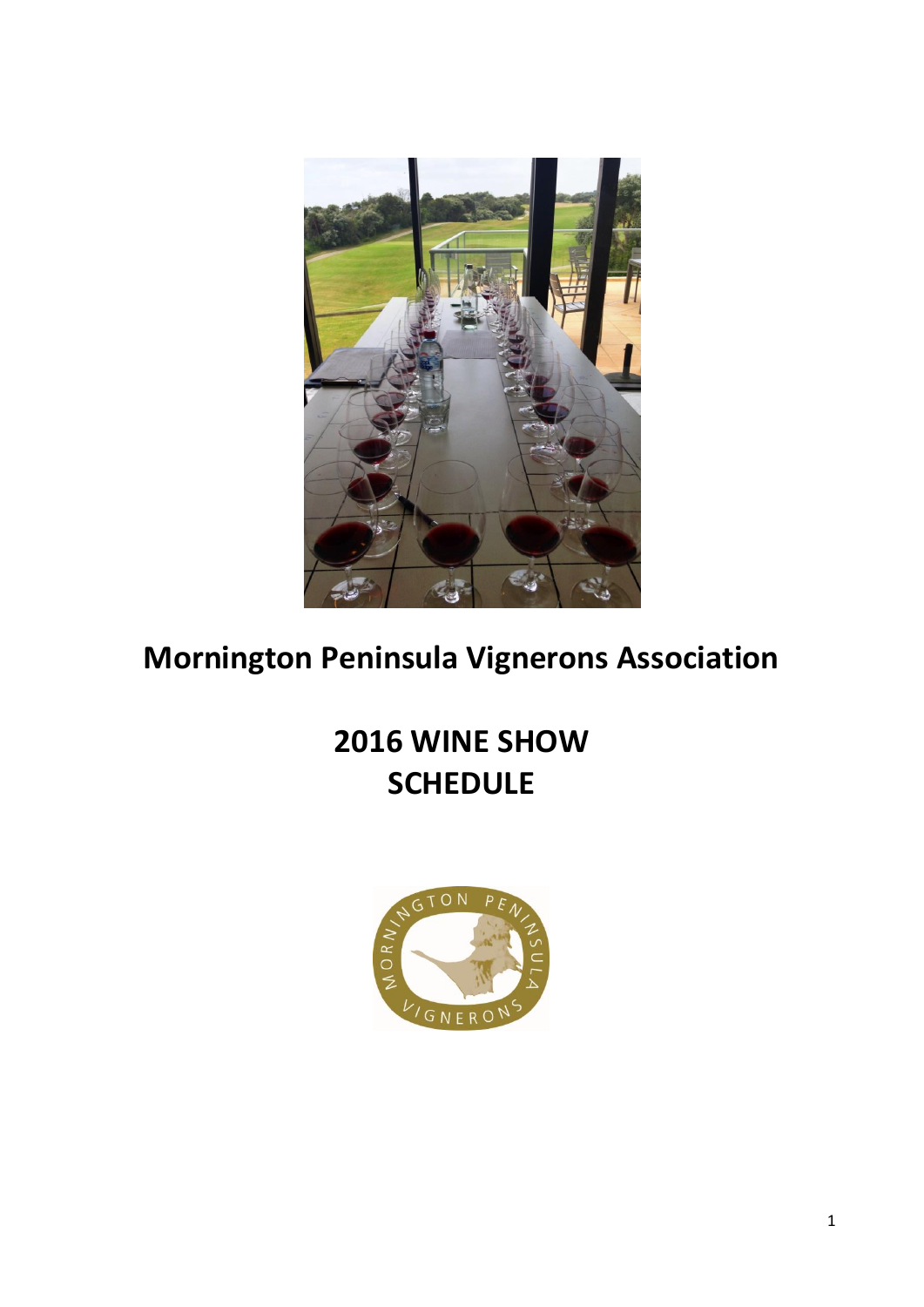The MPVA Wine Show is a regional wine show which aims to support excellence in the local wine industry. The objective is to show only Mornington Peninsula wines within a system which the Australian wine industry recognizes, and where we can ensure the integrity of the system within our region.

Local producers can receive realistic feedback from a panel of judges - a snapshot of the perceptions of wine can be useful to understand positioning of wine in the marketplace, for producers and consumers. The key regional potential is for all producers to engage within our region and to build on the strengths within – to encourage quality production and excellence on a consistent and high level and to be proud of these achievements.

There will be scoring out of a 100 point scale which will allow those who reach the appropriate level to enter the National Wine Show if desired. The highlight will be the Provenance Awards, which will highlight regional excellence in quality and consistency over 3 vintages in Chardonnay and 3 vintages in Pinot Noir.

The MPVA Wine Show Exhibitors Tasting and Presentation Lunch will be held on Thursday 20 October 2016 – the top wines will be poured and the Provenance Awards announced.

#### **Contact Details:**

Mornington Peninsula Vignerons Association (MPVA) Entry details – www.mpva.com.au Email – [admin@mpva.com.au](mailto:admin@mpva.com.au)

Chief Steward Geraldine McFaul Wine Show Secretary Cheryl Lee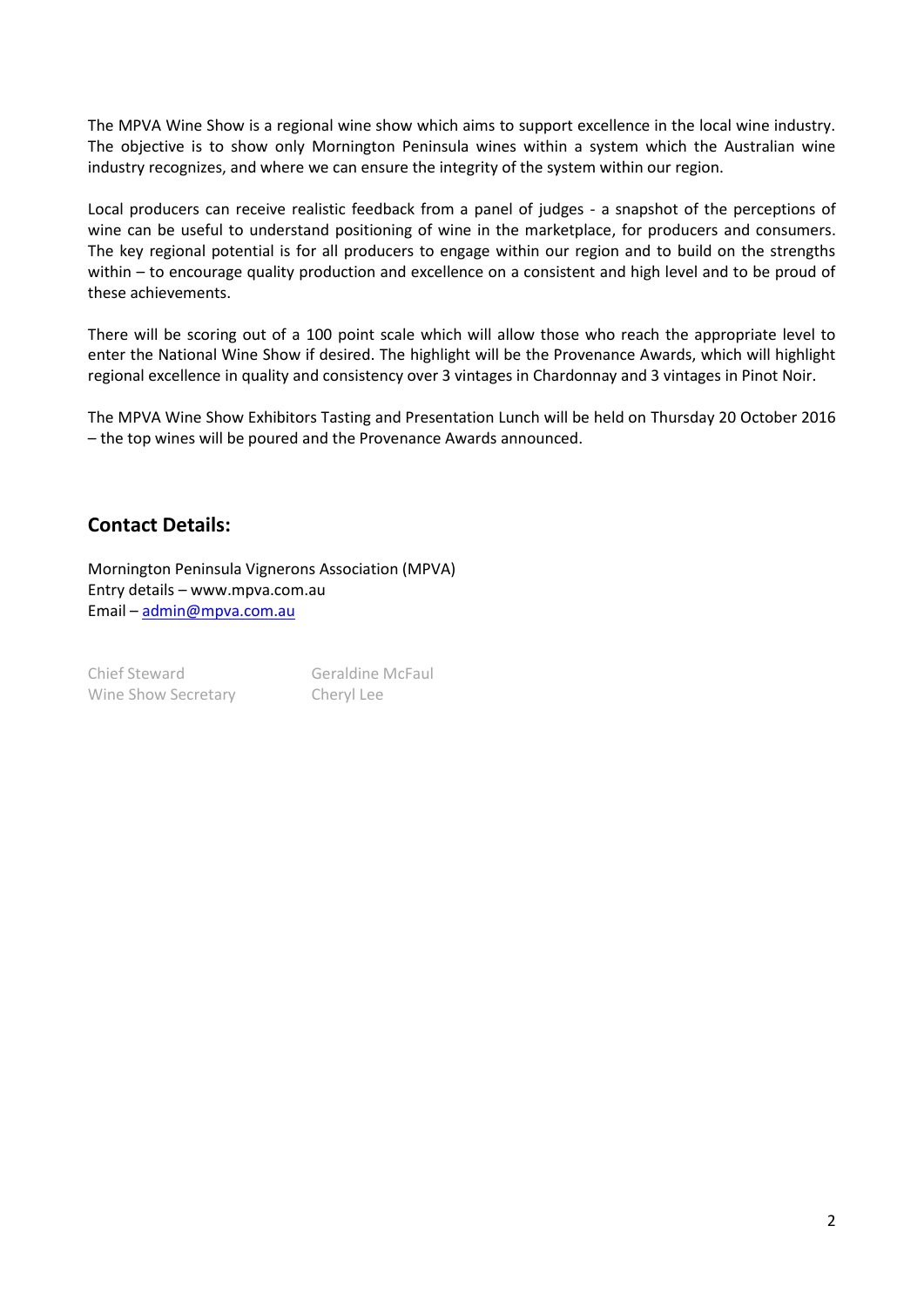## REGULATIONS

### Exhibits

- 1. Only wines made from 100% grapes grown within the GI region of MP, and declared as such on the commercial label, are eligible to enter.
- 2. All entered wines must be commercially bottled at the time of delivery of exhibits. Tank and barrel samples are not permitted.
- 3. Varietal wines shall comprise at least 85% of the specified variety.
- 4. Each Exhibit is to consist of three 750ml wine bottles or equivalent, except for the Provenance classes where two will suffice.
- 5. A wine can be entered only once in the show with the exception of Provenance classes. (wines can be entered in an individual class also)
- 6. Exhibitors may enter multiple wines in all classes provided each entry is identified by its commercial name and vintage on the entry form.
- 7. The minimum quantity of 50 dozen of stock on hand shall apply to each entry at the time of entry lodgement, with the exception of Provenance classes where the minimum requirement is one dozen. Each winery can enter the Provenance Awards only once.
- 8. The winners of each Provenance Awards cannot be entered again in the following year with the same wine.
- 9. Exhibits must be the property of the exhibitor at the time of entry.
- 10. All exhibits become the property of the MPVA
- 11. The grape varieties and percentages used to make the wine must be specified on entry in descending order of proportion.
- 12. The vintage year must be specified for all entries.
- 13. Wines to be entered under parent company name.
- 14. It is a condition of entry that the MPVA reserves the right to purchase up to two (2) dozen of any Exhibit in bottled classes, excluding Provenance Awards, during a period of 12 months following the show. The MPVA may pay wholesale price including GST and WET.
- 15. Chief Steward reserves the right to transfer entries from one class to another class.
- 16. Chief Steward reserves the right to refuse to accept entries delivered after the due date and to disqualify any exhibit that does not conform to the MPVA, ASVO, and Government regulations.
- 17. Entry fees will be \$50 (+ GST) for online entries for MPVA Members and \$60 for non-members.
- 18. Entry fees will not be refunded if an exhibit is not received by the due date, withdrawn by the exhibitor after entry form lodgement, or the exhibit is disqualified by the Chief Steward.
- 19. Entries open on 1 August and close on 7October 2016 and can be made vi[a www.mpva.com.au.](http://www.mpva.com.au/) Late entries will not be accepted.
- 20. Exhibitors contact details will be published in the online release of results.

#### Delivery

- 1. Deliveries will only be accepted between 12 13 October 2016 between 9am and 5pm and delivered to Willow Creek Winery, 166 Balnarring Road, Merricks North. All deliveries to be clearly marked "MPVA Wine Show".
- 2. All freight must be prepaid by exhibitor.
- 3. The MPVA accepts no responsibility for, and will not pay for, any freight, loss or damages.

#### Labels

Wine show labels and delivery labels will be attached directly to entries by MPVA once randomization of all entries is completed. Commercial labels may remain on the bottles.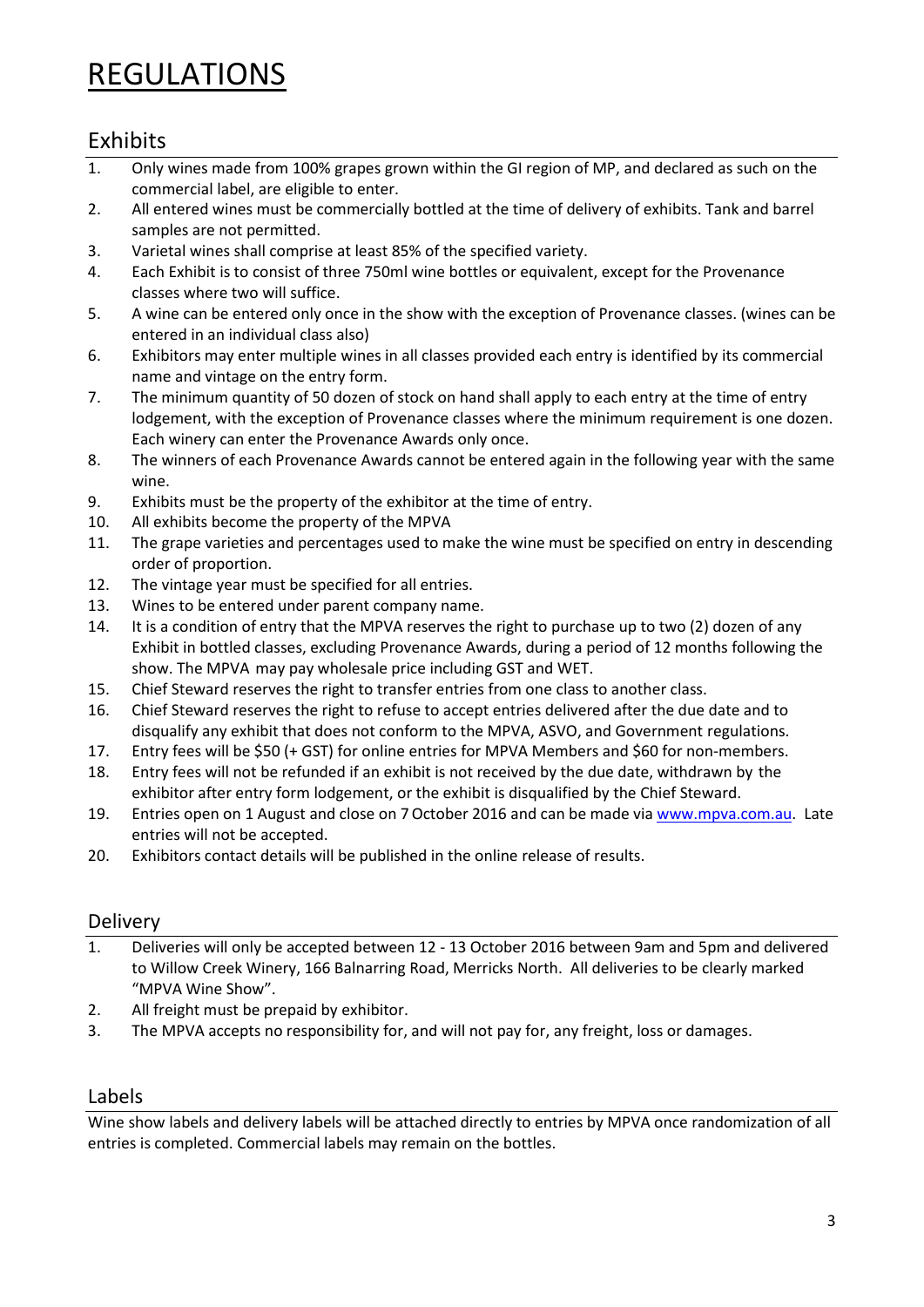#### Judging

- 1. Judges will assess wines on overall quality, not solely on expression of varietal character.
- 2. Each wine will be assessed by three judges and their points aggregated.
- 3. Results will be scored on a 100 point scale.

#### Awards

- 1. Silver medals and above from MPVA Wine Show will qualify for premium and single vineyard classes at National Wine Show (Canberra).
- 2. Exhibitors are expected to comply with the Winemakers Federation of Australia (WFA) Code of Practice for the display of awards.

#### Audit

- 1. A random audit may be conducted with respect to any entry in line with ASVO guidelines.
- 2. If an audit reveals that an Exhibit was not submitted in accordance with the show Regulations any award(s) that the Exhibit may have earned will be forfeited and the responsible Exhibitor may be denied entry to future shows.

#### **Disputes**

Correspondence with respect to any decisions made in relation to the MPVA Wine Show regulations should be sent to the MPVA Wine Show Secretary.

#### Privacy Statement

The MPVA does not pass on, or disclose, any information about wine enterprises from collected information from entries to any other organization or person

### Classes:

Classes 1 – 15 will include:

Award winning wines may need to provide up to 12 bottles for promotional purposes (excluding Classes 8 and 15, such as the Presentation lunch etc at a nominal purchase price (\$150 per case including all taxes)

- 1. Sparkling Wines bottle fermented
- 2. Chardonnay 2015
- 3. Chardonnay 2014
- 4. Chardonnay 2013 or older
- 5. Pinot Gris 2016
- 6. Pinot Gris 2015 or older
- 7. Other white wines varietals or blends any vintage
- 8. White Provenance 3 vintages of same labelled wine of any age with at least a five vintages separating the oldest & youngest (with minimum 1 dozen available at time of entry, and at least 6 bottles available for purchase by MPVA Wine Show if required) eg 2015, 2014 & 2011
- 9. Rose any vintage
- 10. Pinot Noir 2015
- 11. Pinot Noir 2014 or older
- 12. Shiraz 2015
- 13. Shiraz 2014 or older
- 14. Other Red wines varietals or blends any vintage
- 15. Pinot Provenance 3 vintages of same labelled Pinot Noir of any age with at least 7 vintages separating the oldest and youngest (with minimum 1 dozen available at time of entry, and at least 6 bottles available for purchase by MPVA Wine Show if required) eg 2015, 2014 & 2009